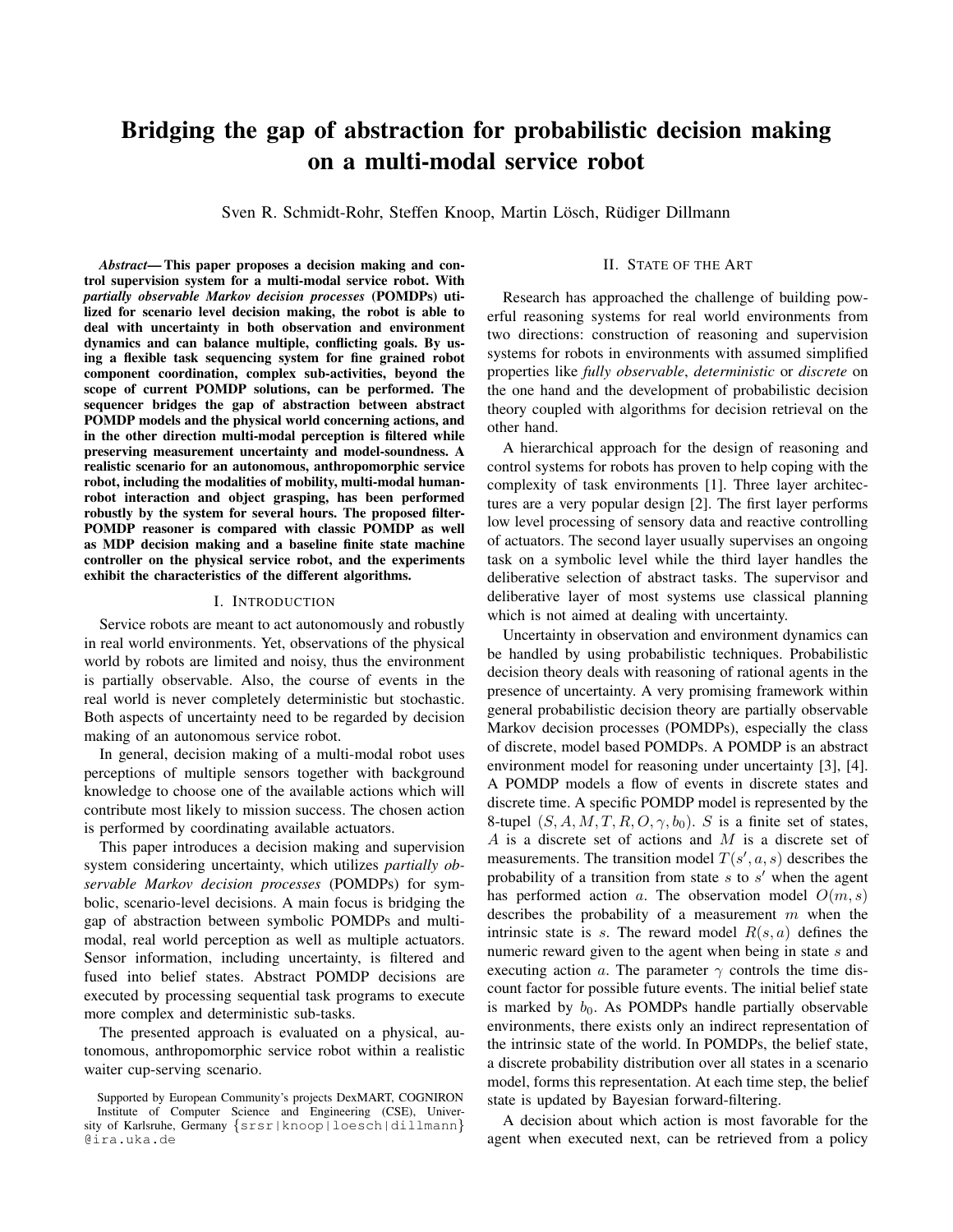which contains information about the most favorable action for any possible belief distribution. The policy incorporates balancing the probabilities of the course of events into the future with the accumulated reward which has to be maximized.

Computing a policy is computationally challenging and computing exact, optimal policies is intractable [5]. Approximate solutions as *point based value iteration* (PBVI) [6], discrete PERSEUS [7] or HSVI2 [8], however, are quite fast and yield good results for most mid-size scenarios.

For scenarios which can be modelled as *fully observable*, *Markov Decision Processes* (MDPs) can be used for decision making. In MDPs, the decision is derived from a policy function based on the known true world state.

POMDP decision making has already been applied to several different modalities in robotics, like autonomous navigation [9], dialog management [10] and grasping [11], however only for low level controlling of one modality at a time.

These recent investigations encourage to integrate abstract POMDP decision making into reasoning and supervision architectures for autonomous, multi-modal robots now and especially bridging the gap of abstraction between the physical world and discrete decision models. This paper presents such an approach and an evaluation in the following.

# III. APPROACH: *filter*POMDP

When using real world sensory data, there are two possibilities to perform the belief update during scenario runtime when using POMDP decision making. The first is the classical approach, where a distinct observation is perceived and is then processed by using the observation and transition models of a POMDP in a Bayesian update step. The same models are used for calculating the policy. These models must be known a priori and are formulated as classical linear POMDP models. As a drawback, one cannot benefit from any dedicated models of uncertainty which might exist in the lower level algorithms.

The second approach uses dedicated Bayesian filtering methods for each sensor complex, which are then fused into a single belief state. The classic POMDP models are only used for calculating the policy with an approximation of the specific filtering methods. This *filter*POMDP approach has the advantage that the uncertainty, as determined by specific methods, is much more precise concerning the current situation than it could be delivered by a static linear observation model.

Therefore, the question about which approach to take depends on the tradeoff between uncertainty precision concerning the belief and policy precision concerning the process on which the belief is calculated. In mono-modal settings, e.g. mobile robot navigation settings as often used in conjunction with POMDPs, the classical approach is superior, because a general observation and transition model can be set up which models the behavior of both the self-localization process and the general POMDP well. In multi-modal settings, e.g. a service robot with mobility, manipulation, spoken dialogue and



Fig. 1. The system architecture showing the three layer architecture. Low level component control for perception and actuation is at the bottom, the feature filter is on the left, the deliberative layer at the top and the sequencer at the right.

visual human activity recognition, the specific uncertainties are better derived from each sensor complex. In this case, the static observation model of the POMDP which is used to calculate the actual policy is in any case a simplification of the process taking place in the specific filters, while the transition model in the POMDP may be able to represent the predictions taking place in the filters.

Discrete POMDP models, including all computationally tractable POMDP policy calculation algorithms, for real world scenarios are always approximations of the real dynamics. Thus, in real world scenarios, the policies are an approximation of an ideal policy in both approaches. In practice, in a multi-modal scenario, the approximate POMDP models and policy generated from it will be quite similar, while the belief reflects the true sensor uncertainties better in the second case.

This paper presents the *filter*POMDP approach and compares it in real settings with classic POMDP and MDP reasoning as well as a FSM controller on a multi-modal service robot system.

# IV. SYSTEM ARCHITECTURE

Fig. 1 shows the general architecture of the presented approach. It is designed along the classical structure of a three-layer architecture, with low-level control on the lowest, measurement filtering and execution supervision on the middle and decision making on the top level.

# *A. Control layer*

Three different capability domains exist on the control level: mobility, human-robot interaction and manipulation. Low level modules control the corresponding hardware directly, closely managing low level commands while processing sensor readings and delivering measurements, including uncertainty, to the layer above. The available capabilities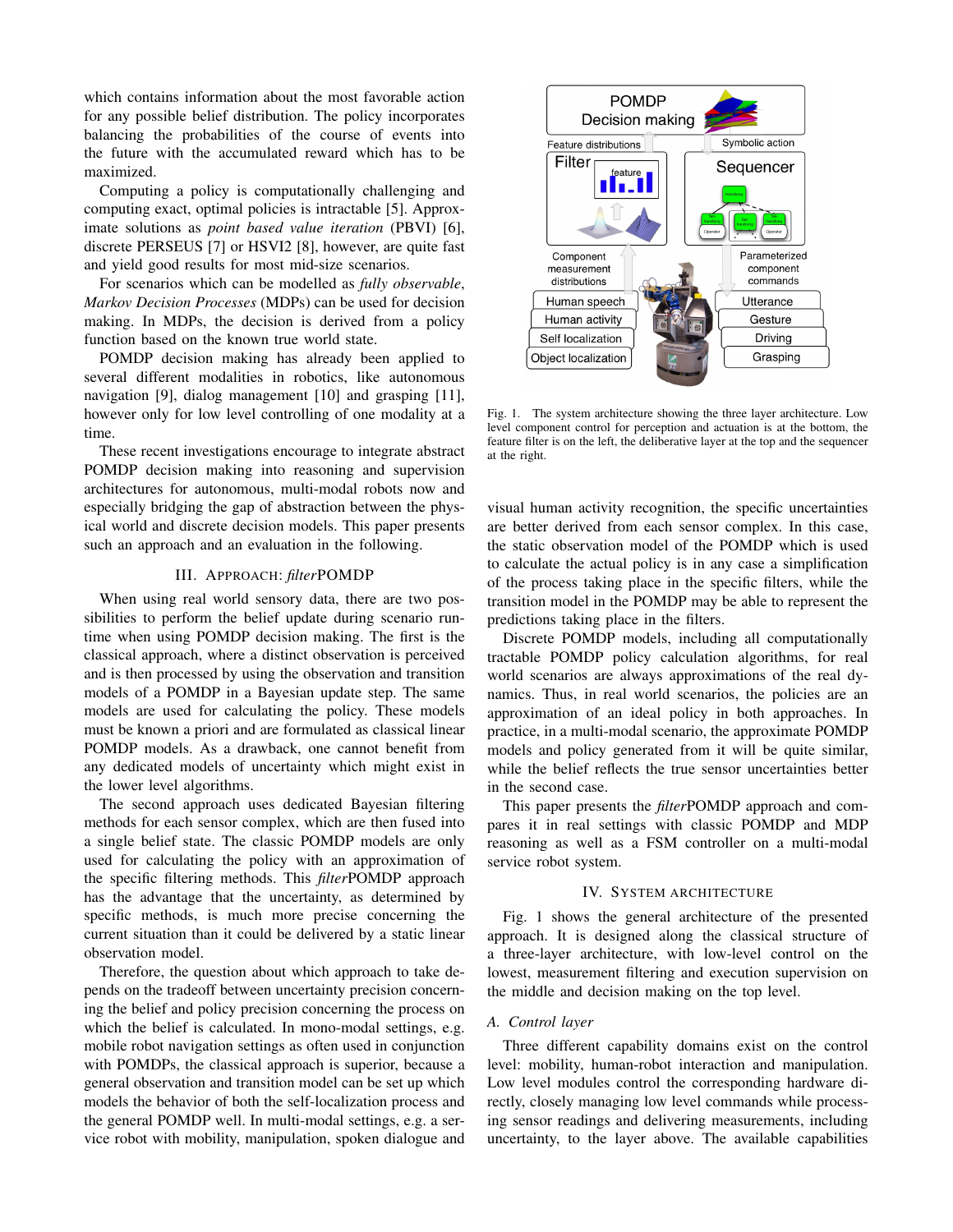

Fig. 2. Schematic computation of a feature.

in the mobility domain are driving and self-localization. Human-robot interaction is possible by speech output, speech recognition, robot arm/hand gestures and human body tracking with symbolic activity recognition by a state-of-the-art procedure [12], [13]. Manipulation capabilities include arm movement, hand grasping as well as force-torque measurements. All measurements delivered by low level modules are probability distributions - either continuous, parametric (e.g. self localization) or discrete, non-parametric (e.g. speech recognition). Actuator commands use a wide range of parameter types - e. g. symbolic utterances or numeric positions.

# *B. Filter*

The filtering module handles processing of measurement data from low level modules. It is basically a modification of the Bayesian forward filter of the POMDP belief state. This forward filter has been sourced out from the main POMDP reasoning, split into a variable number of individual filters, each of which uses an algorithm specialized on a certain observation element and performs a discretization of the continuous data of the logical sensor at the same time. For some components, measurements already include Bayesian updates on the lowest layer, as e.g. for self localization.

Fig. 2 shows the filtering process of an exemplary feature. An individual feature filter takes the data of one or several low level modules, which can also include past observations and applies its specific algorithm, parameterized by the knowledge base. The result is a discrete probability distribution over a set of symbolic categories having their origin in the feature parameter set.

With a new observation, all features have to be updated and after the updates, there exists a new *feature state* which is a set of  $m$  discrete probability distributions  $p$ , defined over  $n_j$  sets of categories  $c_{i,j}$  with  $i \leq m, j \leq n_j$ .

$$
feature state = \begin{array}{c} p(c_{1,1}) & \dots & p(c_{1,n_1}) \\ \dots & \dots & \dots \\ p(c_{m,1}) & \dots & p(c_{m,n_m}) \end{array} (1)
$$

In the state model, each state in a POMDP scenario model is defined by at least one category from each feature. This mapping connects the abstract, symbolic state through the numerical descriptions of the feature categories to properties of the real world. Given both models, the space of all state models loaded from the knowledge base and the feature state created by feature extraction, the belief state can easily be calculated by calculating the probability b of each state  $s_k$ :

$$
b(s_k) = \prod_{i=1}^{m} \sum_{j,c_{i,j} \in s_k} p(c_{i,j})
$$
 (2)

This can also be seen as *fusing* all feature distributions into a single belief state by the means of state descriptions. The set  $b(s_1)...b(s_k)$  is the probability distribution of the new belief state.

In the following some specific feature filters are presented.

*1) Robot mobility:* The low level self-localization module delivers a trivariate gaussian describing position and uncertainty of the robot. The *region occupation* feature filter computes the cumulative distribution function (CDF) of the robot's position distribution for a set of certain, predefined regions. As the orientation is neglected, the CDF over each region is computed over the bivariate by a state-of-the art numerical algorithm [14]. It currently works with rectangles, and larger, complex regions describing a single category can be constructed out of many, smaller cells:

$$
p(r_{ij}) = \int_{x_{rp1}}^{x_{rp2}} \int_{y_{rp1}}^{y_{rp2}} N(x, y; \mu_{pos}^{\rightarrow}, \Sigma_{pos}) dx dy
$$
 (3)

$$
p(c_j) = \sum_{r_i \in c_j} p(r_i) \tag{4}
$$

This approach is much more flexible than the usual primitive, one square per state, grid-based one. The resulting discrete probability distribution  $p(c_1), ..., p(c_n)$  describes the probability of the robot being in the corresponding region. The regions are defined in the knowledge base.

*2) Dialog and human activity filter:* POMDPs are also very suitable for spoken dialog [10]. However, because no decision takes place at the filter level, the dialog filter uses a hidden Markov model (HMM), although enhanced with properties found only in MDPs. The dialog HMM model is constructed in the following way:

 $S$  is a set of abstract states in which the dialog can be, which reflects human intention.  $U$  is a set of possible utterances of the robot, and  $M$  is a set of possible human utterances, the robot can detect.  $T(s', u, s)$  represents the transition model for each robot utterance, while  $O(m, s)$  is the observation model mapping human utterances to states.

Because not any dialog step might consist of alternating human and robot utterances, *idle* utterances fill gaps. In perception, idle utterances are recognized as longer periods of no utterance by either human or robot. The transition model takes into account actions (utterances) of the robot which is not a characteristic in standard HMMs, but in MDPs. A dialog filter probability distribution is forward filtered by the following equation:

$$
f'(s') = \alpha(\sum_{m} P(m) O(m, s')) (\sum_{s} T(s', u, s) f(s))
$$
 (5)

With  $P(m)$  being the probability for a specific utterance concerning the last detection as delivered by the speech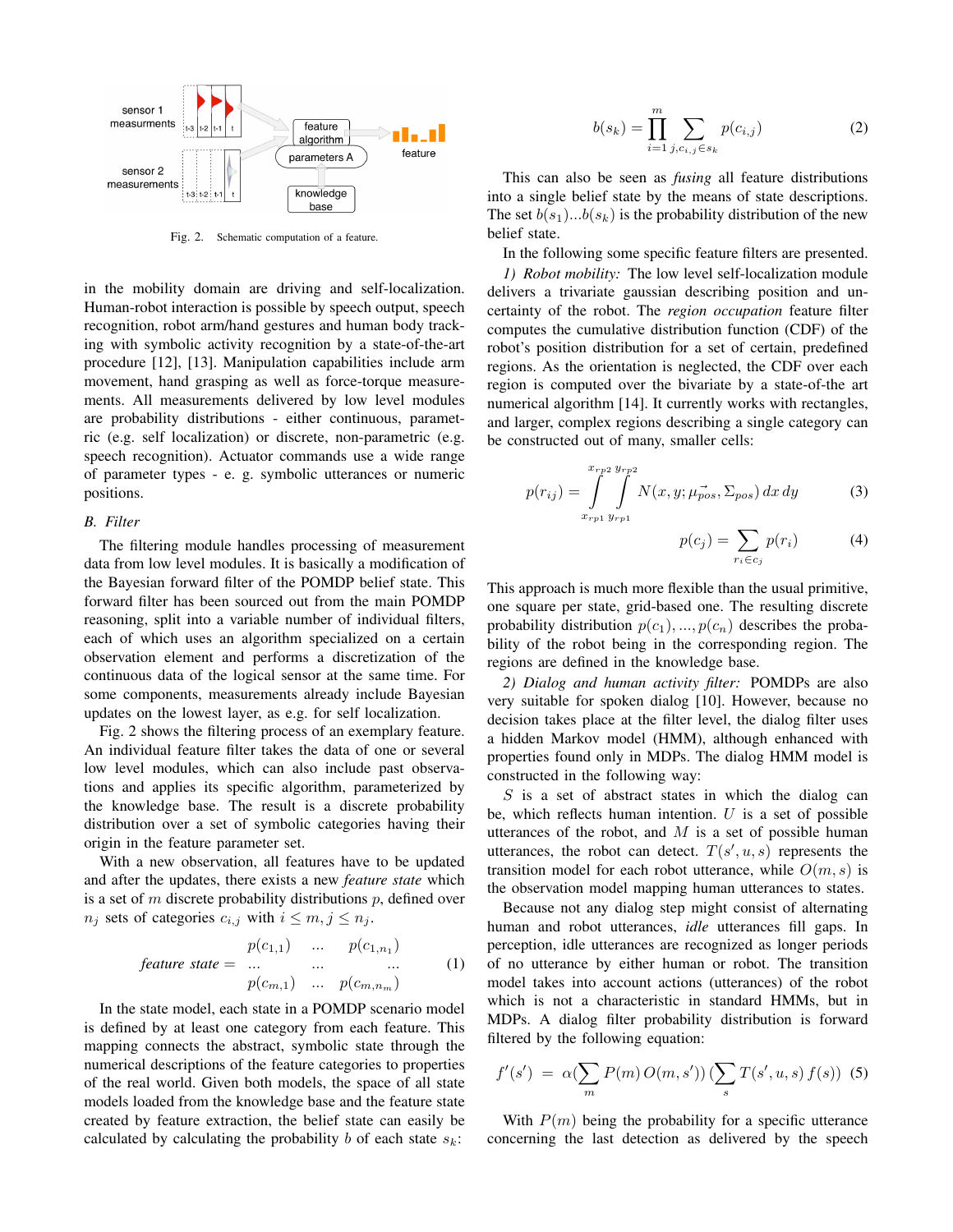

Fig. 3. Connection between reasoner and sequencer. The reasoner continually generates a decision, which is handed to the task sequencer whenever the previous task is finished.

recognition module which delivers discrete probability distributions over recognized utterances. The models for certain dialog scenarios are defined in the knowledge base.

The human activity filter works in the same way. The human activity recognition module delivers discrete probability distributions over a set of perceived, symbolic activities M.  $U$  is a set of specific actions of the robot in this case. The states S are a set of true activities.

# *C. Sequencer*

The sequencer receives and processes the commands to execute symbolic programs which represent the actions selected by the reasoner. These symbolic programs represent basic actions for the reasoner. On the sequencing level, they are expanded into complex robot tasks, which are then triggered from the sequencer and executed within the control layer. The task is described as a hierarchical network of basic actions which is processed with a depth-first left-to-right search strategy. A detailed description of the task description called *Flexible Programs* can be found in [15].

The task set in the task database for the presented experiments comprises the tasks *DriveToPos*, *GraspObject*, *Speak-Text*, *MonitorHumanActivity* and *PlaceObject*. By decoupling the atomic sensor and actuator controlling from abstract reasoning, it is possible to reduce the decision state space to computationally reasonable dimensionality. The reasoning system decides on the global task to be carried out, while the sequencer performs the actual subtasks that reach the associated goal.

The connection between reasoner and sequencer is depicted in fig. 3. The reasoning system continually generates a decision for a most promising action, based on the current belief state. This decision is passed to the sequencer for execution each time the previous task in the sequencer is finished. Execution of an action may take a non-fixed time span (e.g. *DriveToPos*), while a sensory filter update is quite fast (self-localization, speech recognition etc.). The feature filter runs at a frequency of 20 Hz and updates the belief many times during execution of an action. However, as each action is performed completely and the new action is chosen based on the latest belief, the discrete-step (PO)MDP principle is not violated, while the latest belief reflects the world more precisely.

# *D. Reasoner*

The deliberative layer utilizes established algorithms for discrete decision making: it takes a concrete belief state or a state distribution as input, uses it to query a policy and retrieves a favorable action to perform. The action command is sent to the sequencer to be processed there. The policy for a scenario model can either be computed offline or incrementally calculated online by the PBVI anytime algorithm.

For the results and comparison presented in this paper, MDP and POMDP decision making algorithms are used on the reasoning level.

#### V. MODEL DESIGN

A fundamental and mostly unsolved question is how to obtain the observation and transition models for real-world scenarios. For model generation, we propose a rule-based approach.

The stochastic behavior of a single feature can often be described by parametric rules (e.g. taking the distance into account when modeling the uncertainty in driving around). Based on the definition of the states, actions and features of the scenario, we define parametric rules as Rule =  $\{M, S, S', \}$  $F, Op, P$  with M corresponding matrix, S corresponding origin state,  $S'$  target state,  $F$  sub state space,  $Op$  operation name and  $P$  the parameters. Wildcards can be used in  $M, S, S'$  which applies a rule to a row, column, matrix or the whole transition model.

The application of such rules shall be addressed by using an example of those actually used in our system. The mobile platform with topological navigation on a graph is more likely not to reach the goal when driving long sections and over many nodes. It is more likely to get stuck in the origin or close to the goal than in between, however most of the time it reaches a goal successfully. Applied to a POMDP transition model  $T$  this means that for all actions including a  $Goto$  command  $a<sub>a</sub>$ , transition probabilities between states which represent different locations have to include the aforementioned characteristics. It can be achieved by two functions, one realizes getting stuck in the origin:  $b(i, j, loc) = \begin{cases} 1 \end{cases}$  $p(\text{stuck})$ , if  $s_i = s'_j$ 

the origin: 
$$
b(i, j, loc) = \begin{cases} P^{(c, c, c)}, & P^{(c, c, c)} \neq 0 \\ 0, & \text{otherwise} \end{cases}
$$
 and one  
calculus the likelihood to end up at the goal  $p(a)$  and less

calculates the likelihood to end up at the goal  $p(g)$  and less likely, depending on distance d, somewhere close before, with scaling  $\phi$ ():

$$
b(i, j, loc) = \begin{cases} \max(0, p(g) - \phi(d)), & \text{if } s'_j \text{ on shortest} \\ 0, & \text{otherwise} \end{cases}
$$

A few dozen rules can describe a quite complex scenario with non-uniform transition models containing several thousand probability entries.

# VI. EXPERIMENTS AND RESULTS

#### *A. Scenario design*

The system was evaluated on an anthropomorphic robot acting in a typical service scenario where the mission is to fetch a cup for persons expressing their interest and bring it to a location they choose. The robot can move to several locations or wait for humans interested in interaction. In case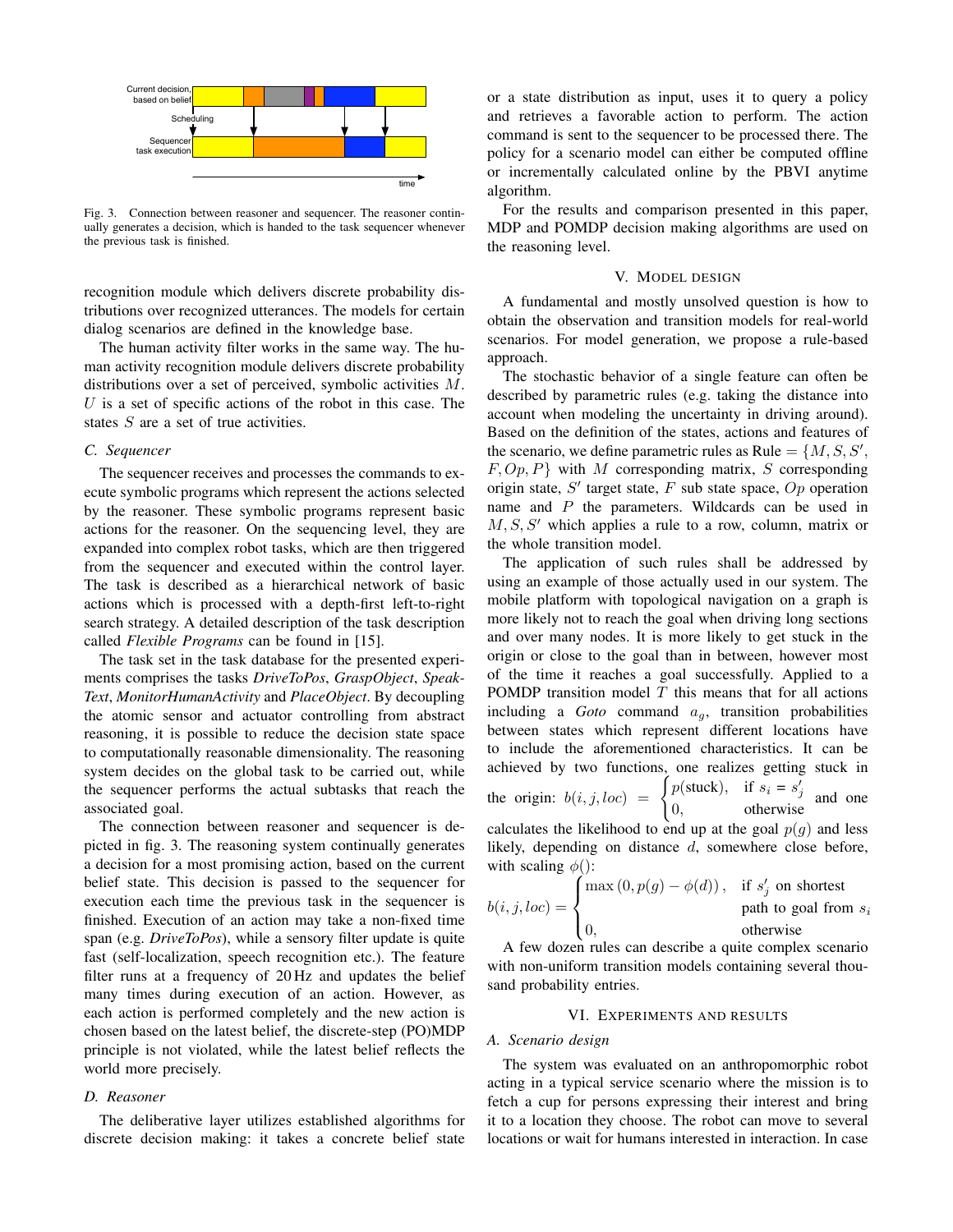a person interacts, the robot can find out if it shall fetch a cup or not. When finally holding the cup, it can interact with the person to find out where to bring the cup. The scenario design is open, not strictly sequential, thus the interaction can stop at any moment, as the human might leave. Therefore, the human behavior is modeled as stochastic - the intention of a person is not deterministically predictable. The duration of a scenario is not fixed, as the robot may wait for humans and serve cups indefinitely.

The scenario is realized as a POMDP model with specific states and actions, as well as dynamics of uncertainty. Complex, deterministic tasks are modeled as single actions (Flexible Programs) within the POMDP decision process, taking advantage of the sequencer. There are 11 actions, consisting of idleing, driving to different locations, human activity information gathering, utterances of the robot as well as pick and place actions. The state space is composed of the sub-spaces of self-localization, dialog and human activity. By combining redundancy in the state-space, the state-space can be reduced to 28 distinct and relevant states.

The observation model is derived from rules describing the uncertainty of self-localization, the speech recognizer and the human activity recognizer. The transition probabilities model the behavior of each action, e.g. glitches in moving and also stochastic human behavior in the scenario. Finally, the reward model contains the rules to define the mission motives of the robot. Actions (except idle) cost a small penalty while fetching the cup when desired as well as delivering it to the correct location give a reward.

The POMDP policy is generated from this model and used for decision making during the experiments.

# *B. Setup for experiments with a physical robot*

To evaluate the presented *filter*POMDP approach on a physical robot, it had to be controlled exclusively and completely autonomously by the presented system, running on onboard-computers, with the sole input being the sensor domains as presented in sec. IV. For evaluation, the system was also provided with the ability to use the MDP as well as the classical POMDP approach for decision making while using the same models and in the POMDP case the same policy. In these cases, the observation probability distributions of the sensor complexes were discarded and instead the observation with the highest probability assumed as distinct measurement. Additionally in one experiment, the robot was controlled by an enhanced version of Flexible Programs exclusively, which include dynamic branching and recursive tree expansion, being able to model a complete finite state machine (FSM).

Because of the open-ended nature of a scenario, time is the only relevant measure of duration of an experiment when comparing gathered rewards. In case a method takes a lot of reassurance actions to determine a human intention, it will be able to fetch and bring a cup less often. Thus, all four experiments had exactly the same duration and starting condition. Concerning the behavior of interacting persons during experiments, it was assured that the behavior of



Fig. 4. The robot during experiments, after fetching a cup and awaiting a destination order. The camera-head contains a stereo-color-camera and a 3Dtime-of-flight camera for human activity recognition. Speech recognition is performed using an onboard microphone. The platform uses a laser-scanner for self-localization. A live-visualisation of the belief state, a 3D cut of the 28D value function and the current Flexible Program as sent from the robot over wireless can be seen projected at the background.

the human corresponded on average to the probabilities in the transition model. Finally, true requests and actual robot behavior were recorded by a human supervisor.

## *C. Results*

A representative set of four runs with our robot Albert 2 (see fig. 4), each lasting exactly 30 minutes, but controlled by different methods: FSM, MDP, classical POMDP and *filter*POMDP shall be further analyzed to compare the techniques. The following tables show these correlations between the action requested (Req.) and the actually performed behavior (Perf.) for the most important parts of the scenario. Desired behavior is shown on the main diagonal, the first column shows reassurance actions of all kinds, while other entries indicate bad behavior.

*1) Finite state machine experiment:*

| Perf.<br>Reg. | Reassure | Fetch cup | Put to A | Put to B |
|---------------|----------|-----------|----------|----------|
| Other         |          |           |          |          |
| Fetch cup     |          |           |          |          |
| Put to A      |          |           |          |          |
| Put to B      |          |           |          |          |

While the state machine does not make many big mistakes, it is conservative and annoys the human with many reassurance questions. Thus, it is not able to perform many delivery actions in the given time, as it has no inherent risk assessment as POMDP methods.

*2) MDP experiment:*

| Perf.<br>Req. | Reassure | Fetch cup | Put to A | Put to B |
|---------------|----------|-----------|----------|----------|
| Other         |          |           |          |          |
| Fetch cup     |          |           |          |          |
| Put to A      |          |           |          |          |
| Put to B      |          |           |          |          |

First, it should be noted that the reassurance actions in this case are performed, when only one of the two human